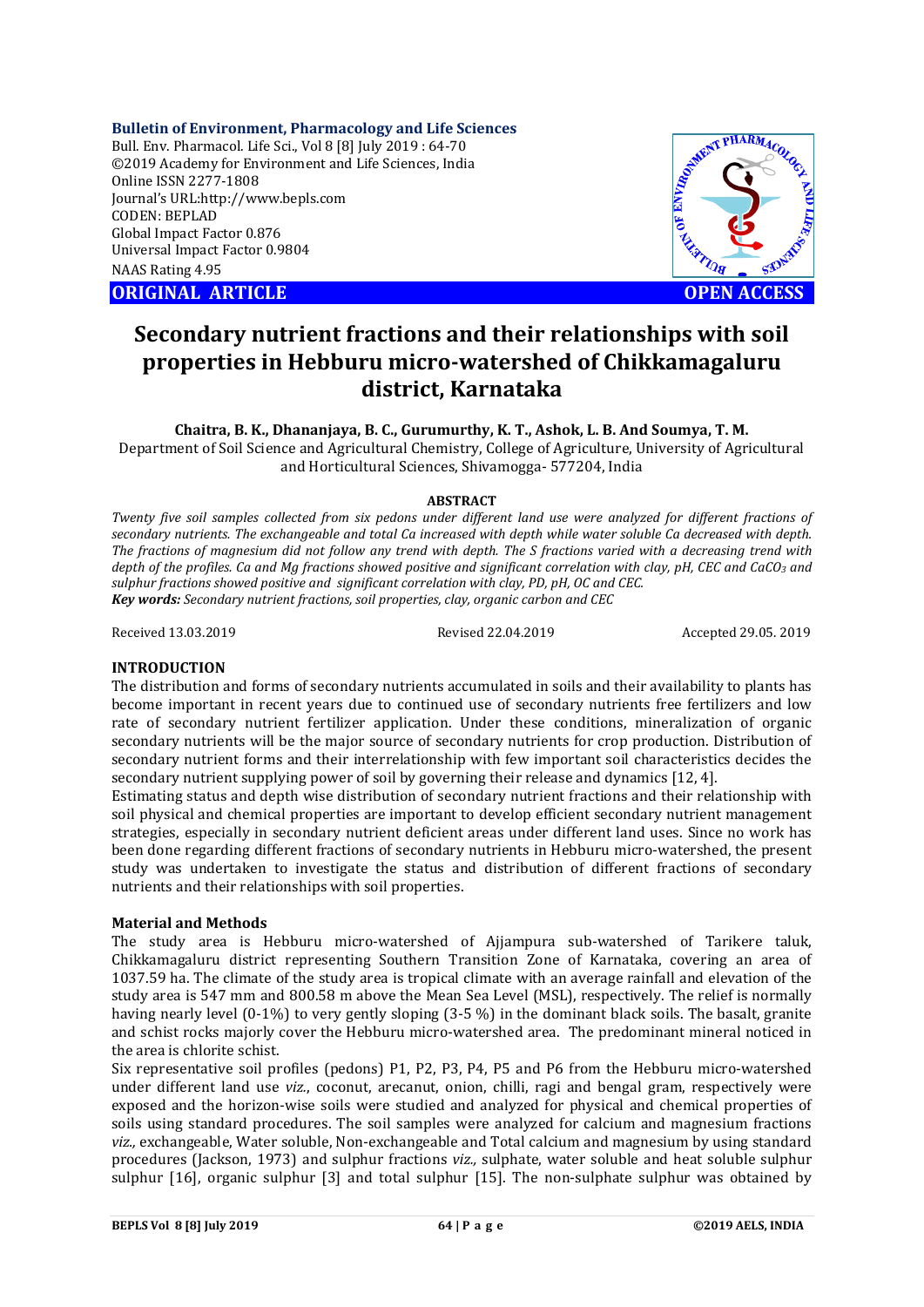substracting sulphate S, organic S, water soluble S and heat soluble S from total S. Simple correlations were worked out between secondary nutrient fractions and physical and chemical properties of the soil by standard statistical method [14].

#### **RESULTS AND DISCUSSION**

The results on physical, chemical properties, calcium fractions, magnesium fractions and sulphur fractions of soils are given in the table 1, 2, 3, 4 and 5, respectively.

#### **Calcium fractions**

The exchangeable Ca was increased with increase in depth under different land use except under ragi land use. The exchangeable calcium content was higher in lower depths of profiles as compared to surface layers. This could be attributed to leaching of bases from surface to subsurface and adsorption of the cations by high clay content in the subsurface soils as reported by Ashok [2], Anil *et al.* [1] and Mandal *et al*. [9]. The water soluble Ca and non-exchangeable Ca was varied with a tendency of decrease in increase with depth under different land use. Total Ca increased with increase in depth of all the profiles under different land use. This could be attributed to leaching of bases from surface to subsurface and adsorption of the cations by high clay content in the subsurface [2].

Exchangeable Ca showed a positive and significant correlation with clay, pH, CCE and CEC. Water soluble Ca showed a positive correlation with clay, PD, pH, OC, CCE, CEC and exchangeable Ca and negative correlation with BD. Non-exchangeable Ca showed a positive and significant correlation with clay, pH, CCE, CEC, exchangeable Ca and water soluble Ca Total Ca showed a positive and significant correlation with clay, pH, CCE, CEC, exchangeable Ca, and non-exchangeable Ca. Exchangeable Ca was positively and significantly correlated with exchangeable Mg, CEC and clay, while similar correlations both in magnitude and directions were observed between exchangeable Mg. Most of the soil properties correlated with exchangeable Ca which is attributed due to clay content in soils having higher base cations as observed the similar results of Gebeyaw [6].

#### **Magnesium fractions**

Exchangeable Mg was second dominant cation after the calcium in soil exchange complex in all the profile soils. The exchangeable Mg content was higher in lower depths of profiles as compared to surface layers. This could be attributed to leaching of bases from surface to sub surface and adsorption of the cations by higher content of clay in the sub surface similar results were made by Ashok [2].The fractions of Mg did not follow definite trend with increase in depth of profiles under different land use. The irregular trend in the increase or decrease of exchangeable Mg content with soil depth under different land uses were also reported by Ashok [2], Anil *et al.* [1] and Mandal *et al*. [9].

Exchangeable Mg showed a positive and significant correlation with clay, pH, and CEC and negatively significant correlation with PD. Water soluble Mg showed a showed a positive and significant correlation with PD and OC and negatively significant correlation with exchangeable Mg. Non-exchangeable Mg showed a negative and significant correlation with CCE. Total Mg showed a positive and significant correlation with clay, BD, pH, CEC, exchangeable Mg and non-exchangeable Mg and negatively significant correlation with water soluble Mg.

| Depth<br>Horizon |                             |       | Particle size distribution (%) |       | <b>Textural class</b>   | <b>Particle density</b><br><b>Bulk density</b> |                       |  |  |  |  |
|------------------|-----------------------------|-------|--------------------------------|-------|-------------------------|------------------------------------------------|-----------------------|--|--|--|--|
|                  | (cm)                        | Sand  | Silt                           | Clay  |                         |                                                | (Mg m <sup>-3</sup> ) |  |  |  |  |
|                  | Pedon 1 - Coconut land use  |       |                                |       |                         |                                                |                       |  |  |  |  |
| Ap               | $0 - 18$                    | 42.97 | 13.01                          | 44.02 | Clay                    | 1.31                                           | 2.59                  |  |  |  |  |
| Bt <sub>1</sub>  | 18-48                       | 33.56 | 12.11                          | 54.33 | Clay                    | 1.60                                           | 2.40                  |  |  |  |  |
|                  | Pedon 2 - Arecanut land use |       |                                |       |                         |                                                |                       |  |  |  |  |
| Ap               | $0 - 23$                    | 30.25 | 15.00                          | 54.75 | Sandy clay loam         | 1.49                                           | 2.65                  |  |  |  |  |
| AB               | 23-60                       | 51.89 | 01.98                          | 46.13 | Sandy clay              | 1.65                                           | 2.59                  |  |  |  |  |
| Bt               | 60-102                      | 53.16 | 04.88                          | 41.96 | Sandy clay loam         | 1.71                                           | 2.41                  |  |  |  |  |
| CВ               | 102-132                     | 68.30 | 09.10                          | 22.40 | Sandy clay loam<br>1.79 |                                                | 2.32                  |  |  |  |  |
|                  | Pedon 3 - Onion land use    |       |                                |       |                         |                                                |                       |  |  |  |  |
| Ap               | $0 - 11$                    | 45.92 | 11.50                          | 42.58 | Clay                    | 1.78                                           | 2.51                  |  |  |  |  |
| B                | 11-49                       | 44.20 | 11.40                          | 44.40 | Clay                    | 1.54                                           | 2.28                  |  |  |  |  |
| Bt <sub>1</sub>  | 49-79                       | 44.00 | 08.00                          | 48.00 | Clay                    | 1.45                                           | 2.19                  |  |  |  |  |
| Bt <sub>2</sub>  | 79-110                      | 36.37 | 09.25                          | 54.38 | Clay                    | 1.45                                           | 2.18                  |  |  |  |  |
| Bt <sub>3</sub>  | 110-131                     | 34.69 | 08.45                          | 56.86 | Clay                    | 1.27                                           | 1.97                  |  |  |  |  |
|                  | Pedon 4 - Chilli land use   |       |                                |       |                         |                                                |                       |  |  |  |  |
| Ap               | $0 - 17$                    | 34.70 | 19.00                          | 46.30 | Clay                    | 1.23                                           | 2.28                  |  |  |  |  |

**Table 1: Physical properties of pedons under different land use**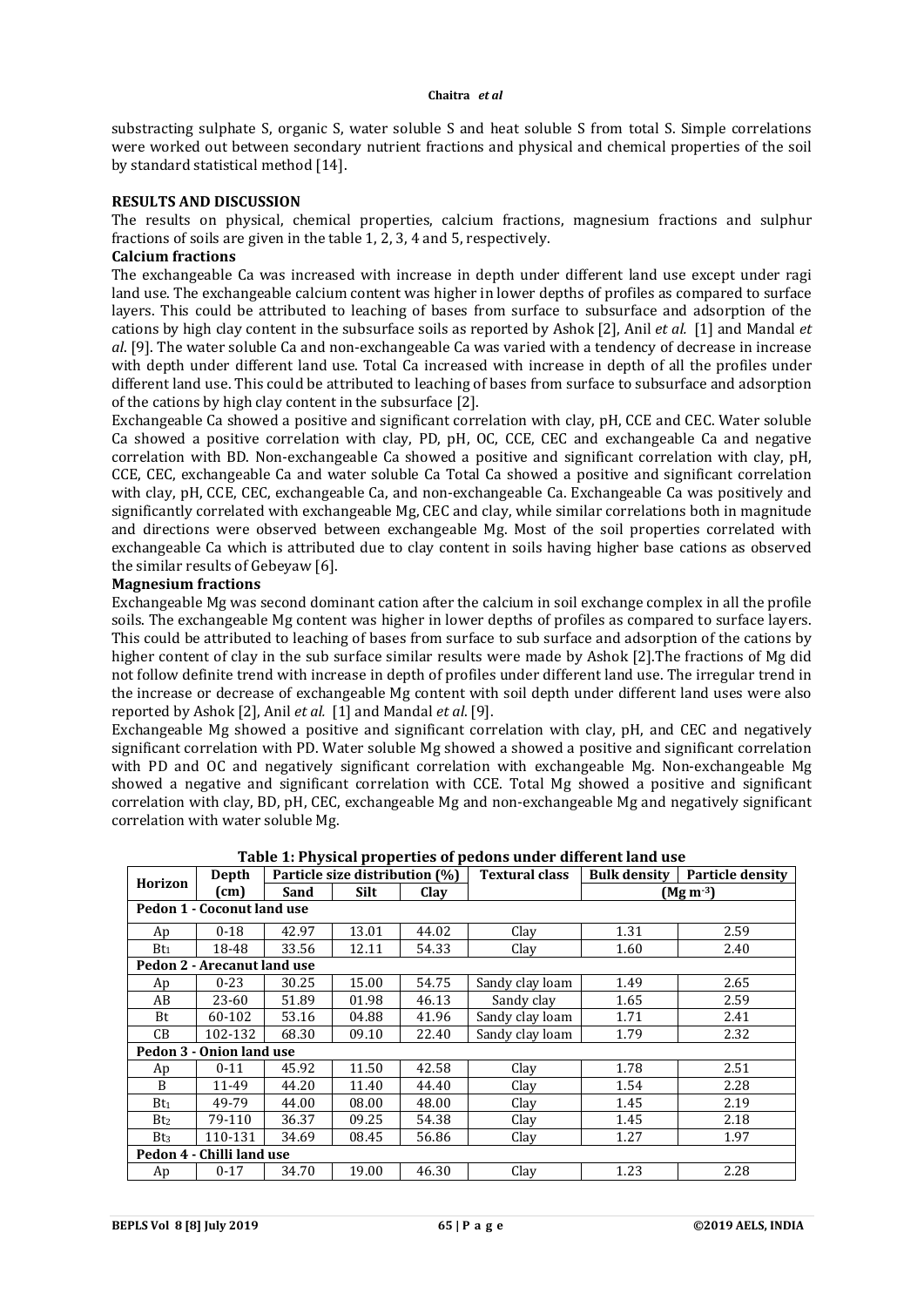| $Bw_1$          | 17-36                          | 32.98 | 18.60 | 48.42 | Clay       | 1.25 | 2.21 |  |  |  |  |  |
|-----------------|--------------------------------|-------|-------|-------|------------|------|------|--|--|--|--|--|
| Bs <sub>1</sub> | 36-67                          | 32.60 | 17.80 | 49.60 | Clay       | 1.65 | 1.99 |  |  |  |  |  |
| Bs <sub>2</sub> | 67-96                          | 28.91 | 10.50 | 60.59 | Clay       | 1.77 | 1.95 |  |  |  |  |  |
|                 | Pedon 5 - Ragi land use        |       |       |       |            |      |      |  |  |  |  |  |
| Ap              | $0 - 16$                       | 59.57 | 03.33 | 37.10 | Sandy clay | 1.06 | 2.65 |  |  |  |  |  |
| $Bt_1$          | 16-43                          | 51.31 | 04.10 | 44.56 | Sandy clay | 1.19 | 2.19 |  |  |  |  |  |
| Bt <sub>2</sub> | 43-76                          | 68.60 | 13.70 | 17.70 | Sandy loam | 1.23 | 2.12 |  |  |  |  |  |
| Bt <sub>3</sub> | 76-104                         | 69.87 | 14.98 | 15.15 | Sandy loam | 1.36 | 1.96 |  |  |  |  |  |
| Bt <sub>4</sub> | 104-131                        | 70.40 | 15.40 | 14.20 | Sandy loam | 1.41 | 1.78 |  |  |  |  |  |
|                 | Pedon 6 - Bengal gram land use |       |       |       |            |      |      |  |  |  |  |  |
| Ap              | $0 - 20$                       | 60.27 | 05.90 | 33.83 | Clay       | 1.39 | 2.50 |  |  |  |  |  |
| Bs <sub>1</sub> | 20-36                          | 50.20 | 08.50 | 41.30 | Clay       | 1.48 | 2.41 |  |  |  |  |  |
| Bs <sub>2</sub> | 36-60                          | 48.85 | 05.31 | 45.84 | Clay       | 1.49 | 2.40 |  |  |  |  |  |
| Bs <sub>3</sub> | 60-83                          | 33.56 | 12.11 | 54.33 | Clay       | 1.62 | 2.20 |  |  |  |  |  |
| Bs <sub>4</sub> | 83-110                         | 32.21 | 13.93 | 53.86 | Clay       | 1.66 | 2.04 |  |  |  |  |  |

# **Table 2: Chemical properties of pedons under different land use**

| Horizon                  | Depth                          | pН   | EC         | Organic carbon       | <b>CCE</b> | <b>CEC</b>                            |  |  |  |  |
|--------------------------|--------------------------------|------|------------|----------------------|------------|---------------------------------------|--|--|--|--|
|                          | (cm)                           |      | $(dS m-1)$ | $(g \, \text{kg-1})$ |            | $[{\rm cmol}(p^*)$ kg <sup>-1</sup> ] |  |  |  |  |
|                          | Pedon 1 - Coconut land use     |      |            |                      |            |                                       |  |  |  |  |
| Ap                       | $0 - 18$                       | 7.44 | 0.30       | 9.00                 | 50.01      | 62.50                                 |  |  |  |  |
| Bt <sub>1</sub>          | 18-48                          | 7.89 | 0.31       | 6.60                 | 21.50      | 82.11                                 |  |  |  |  |
|                          | Pedon 2 - Arecanut land use    |      |            |                      |            |                                       |  |  |  |  |
| Ap                       | $0 - 23$                       | 8.15 | 0.56       | 8.33                 | 50.05      | 88.15                                 |  |  |  |  |
| AB                       | 23-60                          | 7.99 | 0.43       | 7.25                 | 41.23      | 63.80                                 |  |  |  |  |
| Bt                       | 60-102                         | 8.17 | 0.54       | 5.98                 | 22.10      | 57.20                                 |  |  |  |  |
| CВ                       | 102-132                        | 8.07 | 0.49       | 5.70                 | 51.00      | 46.15                                 |  |  |  |  |
| Pedon 3 - Onion land use |                                |      |            |                      |            |                                       |  |  |  |  |
| Ap                       | $0 - 11$                       | 7.71 | 0.48       | 7.80                 | 80.19      | 34.95                                 |  |  |  |  |
| B                        | 11-49                          | 7.97 | 0.41       | 6.60                 | 72.50      | 60.20                                 |  |  |  |  |
| Bt <sub>1</sub>          | 49-79                          | 8.03 | 0.36       | 4.40                 | 80.11      | 61.35                                 |  |  |  |  |
| Bt <sub>2</sub>          | 79-110                         | 8.02 | 0.35       | 4.40                 | 71.00      | 77.20                                 |  |  |  |  |
| Bt <sub>3</sub>          | 110-131                        | 8.05 | 0.40       | 3.39                 | 71.51      | 79.45                                 |  |  |  |  |
|                          | Pedon 4 - Chilli land use      |      |            |                      |            |                                       |  |  |  |  |
| Ap                       | $0 - 17$                       | 8.42 | 0.27       | 6.00                 | 60.12      | 75.45                                 |  |  |  |  |
| $Bw_1$                   | $\overline{17-36}$             | 8.25 | 0.25       | 6.00                 | 70.33      | 74.23                                 |  |  |  |  |
| Bs <sub>1</sub>          | 36-67                          | 8.21 | 0.31       | 4.40                 | 50.02      | 82.19                                 |  |  |  |  |
| Bs <sub>2</sub>          | 67-96                          | 8.04 | 0.32       | 3.80                 | 81.24      | 83.47                                 |  |  |  |  |
|                          | Pedon 5 - Ragi land use        |      |            |                      |            |                                       |  |  |  |  |
| Ap                       | $0 - 16$                       | 5.45 | 0.13       | 6.90                 | 52.31      | 15.76                                 |  |  |  |  |
| $Bt_1$                   | 16-43                          | 5.45 | 0.09       | 4.20                 | 51.22      | 13.64                                 |  |  |  |  |
| Bt <sub>2</sub>          | 43-76                          | 5.41 | 0.07       | 4.20                 | 51.05      | 13.20                                 |  |  |  |  |
| Bt <sub>3</sub>          | 76-104                         | 4.99 | 0.09       | 3.10                 | 51.01      | 12.55                                 |  |  |  |  |
| $Bt_4$                   | 104-131                        | 4.84 | 0.09       | 2.30                 | 50.09      | 12.44                                 |  |  |  |  |
|                          | Pedon 6 - Bengal gram land use |      |            |                      |            |                                       |  |  |  |  |
| Ap                       | $0 - 20$                       | 8.01 | 0.45       | 6.60                 | 80.36      | 78.92                                 |  |  |  |  |
| Bs <sub>1</sub>          | 20-36                          | 8.18 | 0.33       | 6.60                 | 72.65      | 79.13                                 |  |  |  |  |
| Bs <sub>2</sub>          | 36-60                          | 8.22 | 0.34       | 6.60                 | 71.66      | 80.58                                 |  |  |  |  |
| $\mathbf{Bs}_3$          | 60-83                          | 8.27 | 0.37       | 5.10                 | 81.37      | 81.62                                 |  |  |  |  |
| Bs <sub>4</sub>          | 83-110                         | 8.34 | 0.45       | 5.30                 | 70.09      | 79.99                                 |  |  |  |  |

# **Table 3: Calcium fractions in pedons under different land use**

|                             | Depth                      | Exch. Ca                                         | Water soluble Ca<br>Non - exch. Ca<br><b>Total Ca</b> |       |       |  |  |  |  |  |
|-----------------------------|----------------------------|--------------------------------------------------|-------------------------------------------------------|-------|-------|--|--|--|--|--|
| Horizon                     | $\text{(cm)}$              | $[{\rm cmol}(p^{\dagger})\,\text{kg}^{\dagger}]$ |                                                       |       |       |  |  |  |  |  |
|                             | Pedon 1 - Coconut land use |                                                  |                                                       |       |       |  |  |  |  |  |
| Ap                          | $0 - 18$                   | 27.40                                            | 2.80                                                  | 17.50 | 51.25 |  |  |  |  |  |
| $Bt_1$                      | 18-48                      | 44.70                                            | 2.50                                                  | 24.50 | 74.50 |  |  |  |  |  |
| Pedon 2 - Arecanut land use |                            |                                                  |                                                       |       |       |  |  |  |  |  |
| Ap                          | $0 - 23$                   | 12.20                                            | 2.00                                                  | 03.60 | 22.51 |  |  |  |  |  |
| AB                          | 23-60                      | 16.60                                            | 2.00                                                  | 04.50 | 23.39 |  |  |  |  |  |
| Bt.                         | 60-102                     | 11.50                                            | 1.70                                                  | 08.00 | 25.27 |  |  |  |  |  |
| CB                          | 102-132                    | 17.80                                            | 1.70                                                  | 14.80 | 36.91 |  |  |  |  |  |
|                             | Pedon 3 - Onion land use   |                                                  |                                                       |       |       |  |  |  |  |  |
| Ap                          | $0 - 11$                   | 50.00                                            | 2.00                                                  | 13.50 | 67.32 |  |  |  |  |  |
| B                           | 11-49                      | 59.40                                            | 2.00                                                  | 15.50 | 76.99 |  |  |  |  |  |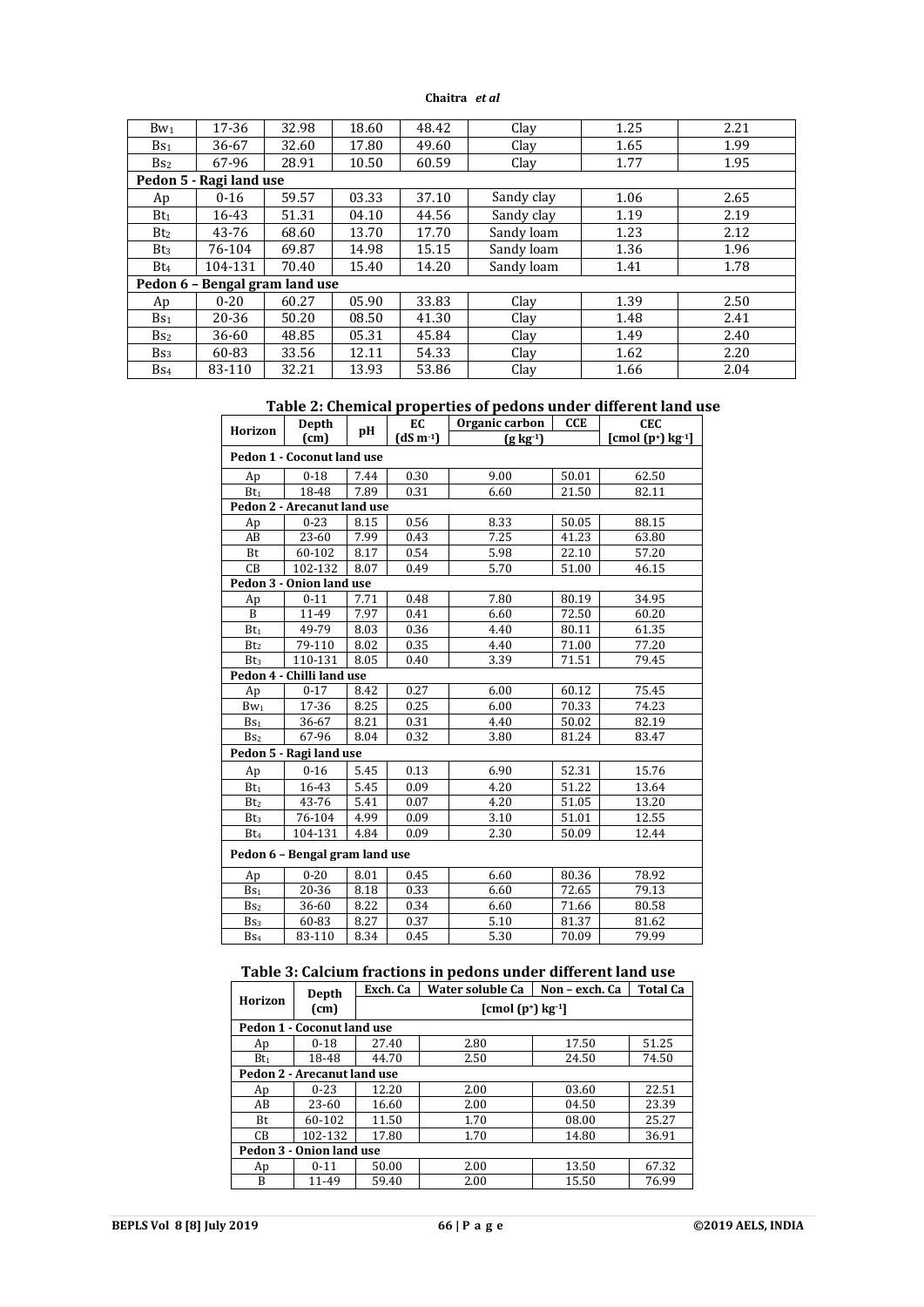| $Bt_1$                    | 49-79                          | 63.00 | 2.10 | 19.00 | 83.10 |  |  |  |  |  |  |
|---------------------------|--------------------------------|-------|------|-------|-------|--|--|--|--|--|--|
| Bt <sub>2</sub>           | 79-110                         | 59.50 | 2.00 | 21.90 | 91.40 |  |  |  |  |  |  |
| Bt <sub>3</sub>           | 110-131                        | 57.10 | 2.00 | 19.90 | 96.90 |  |  |  |  |  |  |
| Pedon 4 - Chilli land use |                                |       |      |       |       |  |  |  |  |  |  |
| Ap                        | $0 - 17$                       | 43.11 | 2.65 | 18.00 | 66.30 |  |  |  |  |  |  |
| $Bw_1$                    | 17-36                          | 43.45 | 2.51 | 20.60 | 67.40 |  |  |  |  |  |  |
| Bs <sub>1</sub>           | 36-67                          | 44.98 | 2.52 | 20.90 | 65.40 |  |  |  |  |  |  |
| Bs <sub>2</sub>           | 67-96                          | 45.55 | 2.30 | 22.90 | 68.99 |  |  |  |  |  |  |
| Pedon 5 - Ragi land use   |                                |       |      |       |       |  |  |  |  |  |  |
| Ap                        | $0 - 16$                       | 7.80  | 2.24 | 5.80  | 14.40 |  |  |  |  |  |  |
| $Bt_1$                    | 16-43                          | 7.88  | 2.10 | 7.70  | 16.69 |  |  |  |  |  |  |
| Bt <sub>2</sub>           | 43-76                          | 7.85  | 2.00 | 5.50  | 18.58 |  |  |  |  |  |  |
| Bt <sub>3</sub>           | 76-104                         | 6.99  | 2.00 | 5.00  | 20.59 |  |  |  |  |  |  |
| Bt <sub>4</sub>           | 104-131                        | 4.33  | 2.00 | 6.00  | 25.34 |  |  |  |  |  |  |
|                           | Pedon 6 - Bengal gram land use |       |      |       |       |  |  |  |  |  |  |
| Ap                        | $0 - 20$                       | 45.30 | 2.30 | 30.20 | 67.60 |  |  |  |  |  |  |
| Bs <sub>1</sub>           | 20-36                          | 46.20 | 2.30 | 21.30 | 69.99 |  |  |  |  |  |  |
| Bs <sub>2</sub>           | 36-60                          | 47.00 | 2.40 | 22.00 | 71.52 |  |  |  |  |  |  |
| Bs <sub>3</sub>           | 60-83                          | 44.30 | 2.30 | 23.10 | 74.56 |  |  |  |  |  |  |
| Bs <sub>4</sub>           | 83-110                         | 43.50 | 1.70 | 22.40 | 76.88 |  |  |  |  |  |  |

# **Table 4: Magnesium fractions in pedons under different land use**

|                          | Depth                       | Exch. Mg                       | Water soluble Mg $\vert$ Non – exch. Mg |       | <b>Total Mg</b> |  |  |  |  |  |  |
|--------------------------|-----------------------------|--------------------------------|-----------------------------------------|-------|-----------------|--|--|--|--|--|--|
| Horizon                  | (cm)                        |                                | $[{\rm cmol (p+)} \text{ kg}-1]$        |       |                 |  |  |  |  |  |  |
|                          | Pedon 1 - Coconut land use  |                                |                                         |       |                 |  |  |  |  |  |  |
| Ap                       | $0 - 18$                    | 7.10                           | 1.70                                    | 7.00  | 14.85           |  |  |  |  |  |  |
| Bt <sub>1</sub>          | 18-48                       | 7.40                           | 1.50                                    | 5.30  | 16.23           |  |  |  |  |  |  |
|                          | Pedon 2 - Arecanut land use |                                |                                         |       |                 |  |  |  |  |  |  |
| Ap                       | $0 - 23$                    | 8.60                           | 1.90                                    | 09.90 | 20.40           |  |  |  |  |  |  |
| AB                       | 23-60                       | 8.60                           | 1.90                                    | 10.10 | 20.60           |  |  |  |  |  |  |
| Bt                       | 60-102                      | 8.80                           | 1.30                                    | 18.10 | 28.20           |  |  |  |  |  |  |
| CB                       | 102-132                     | 8.10                           | 0.80                                    | 16.90 | 26.89           |  |  |  |  |  |  |
| Pedon 3 - Onion land use |                             |                                |                                         |       |                 |  |  |  |  |  |  |
| Ap                       | $0 - 11$                    | 16.80                          | 1.40                                    | 2.80  | 19.10           |  |  |  |  |  |  |
| $\overline{B}$           | $\frac{1}{11-49}$           | 12.60                          | 1.40                                    | 7.70  | 21.50           |  |  |  |  |  |  |
| Bt <sub>1</sub>          | 49-79                       | 10.10                          | 1.20                                    | 6.80  | 19.82           |  |  |  |  |  |  |
| Bt <sub>2</sub>          | 79-110                      | 19.70                          | 1.00                                    | 7.30  | 30.70           |  |  |  |  |  |  |
| Bt <sub>3</sub>          | 110-131                     | 24.00                          | 1.10                                    | 8.10  | 33.30           |  |  |  |  |  |  |
|                          | Pedon 4 - Chilli land use   |                                |                                         |       |                 |  |  |  |  |  |  |
| Ap                       | $0 - 17$                    | 15.00                          | 0.70                                    | 6.40  | 24.50           |  |  |  |  |  |  |
| $Bw_1$                   | 17-36                       | 13.30                          | 0.70                                    | 8.20  | 23.61           |  |  |  |  |  |  |
| Bs <sub>1</sub>          | 36-67                       | 23.70                          | 0.80                                    | 6.90  | 31.51           |  |  |  |  |  |  |
| Bs <sub>2</sub>          | 67-96                       | 24.20                          | 0.70                                    | 2.60  | 32.15           |  |  |  |  |  |  |
|                          | Pedon 5 - Ragi land use     |                                |                                         |       |                 |  |  |  |  |  |  |
| Ap                       | $0 - 16$                    | 3.50                           | 1.60                                    | 8.70  | 13.90           |  |  |  |  |  |  |
| Bt <sub>1</sub>          | 16-43                       | 6.60                           | 1.60                                    | 5.10  | 12.50           |  |  |  |  |  |  |
| Bt <sub>2</sub>          | 43-76                       | 7.20                           | 1.50                                    | 3.50  | 11.85           |  |  |  |  |  |  |
| Bt <sub>3</sub>          | 76-104                      | 4.80                           | 1.33                                    | 2.30  | 08.69           |  |  |  |  |  |  |
| Bt <sub>4</sub>          | 104-131                     | 4.30                           | 0.98                                    | 0.60  | 05.80           |  |  |  |  |  |  |
|                          |                             | Pedon 6 - Bengal gram land use |                                         |       |                 |  |  |  |  |  |  |
| Ap                       | $0 - 20$                    | 04.30                          | 1.70                                    | 2.60  | 08.60           |  |  |  |  |  |  |
| Bs <sub>1</sub>          | 20-36                       | 04.80                          | 1.56                                    | 4.40  | 10.76           |  |  |  |  |  |  |
| B <sub>s2</sub>          | 36-60                       | 09.80                          | 1.41                                    | 5.90  | 17.11           |  |  |  |  |  |  |
| Bs <sub>3</sub>          | 60-83                       | 13.90                          | 1.40                                    | 3.60  | 19.98           |  |  |  |  |  |  |
| Bs <sub>4</sub>          | 83-110                      | 18.00                          | 1.10                                    | 9.10  | 28.68           |  |  |  |  |  |  |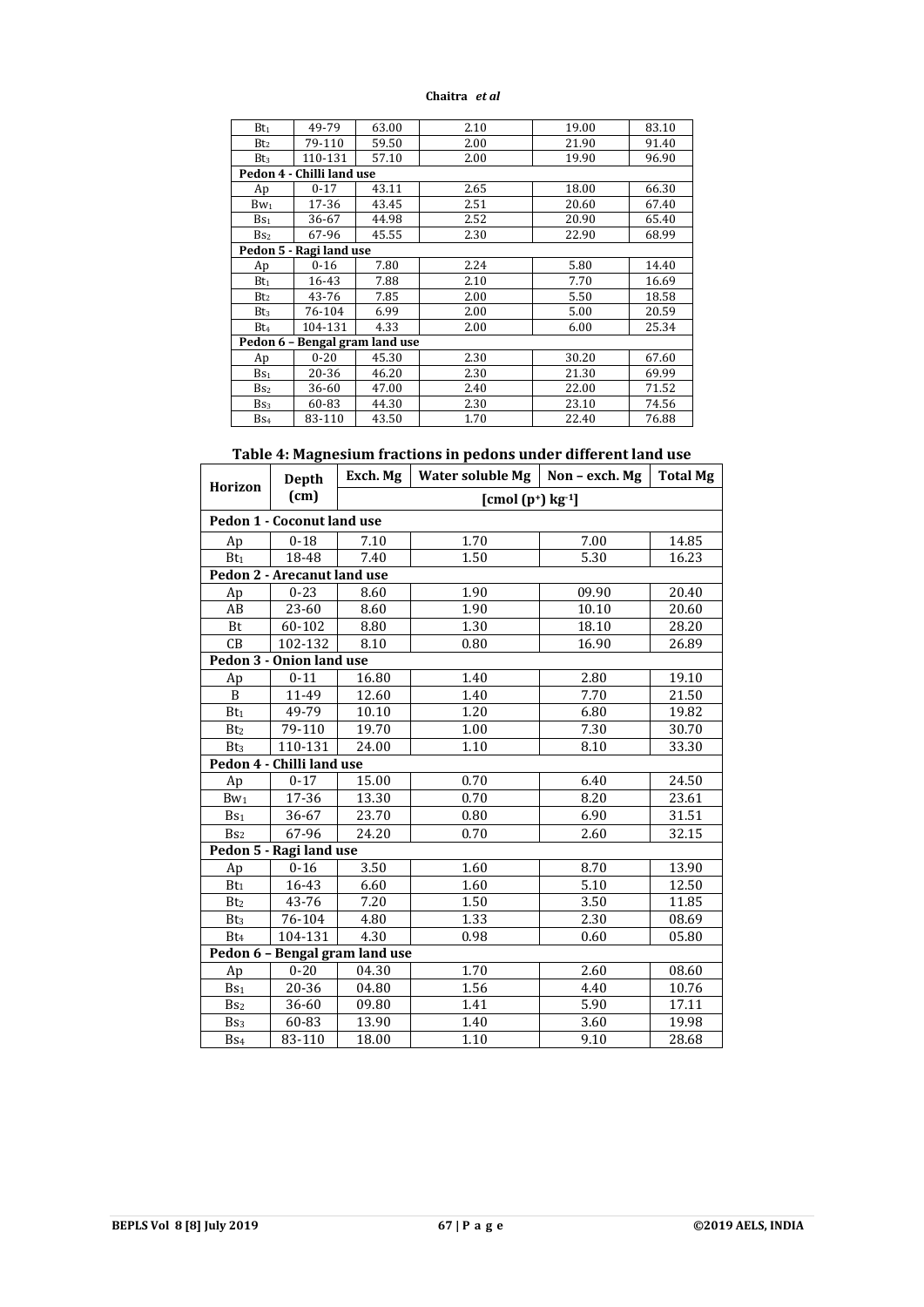|                 | Depth                       |                                |        |      |             | Sulphate S   Organic S   Water soluble S   Heat soluble S   Non - sulphate S   Total S |        |
|-----------------|-----------------------------|--------------------------------|--------|------|-------------|----------------------------------------------------------------------------------------|--------|
| Horizon         | (cm)                        |                                |        |      | $(mg kg-1)$ |                                                                                        |        |
|                 | Pedon 1 - Coconut land use  |                                |        |      |             |                                                                                        |        |
| Ap              | $0 - 18$                    | 5.48                           | 239.04 | 2.22 | 2.17        | 49.89                                                                                  | 298.80 |
| Bt <sub>1</sub> | 18-48                       | 3.96                           | 226.04 | 2.12 | 2.13        | 48.30                                                                                  | 282.55 |
|                 | Pedon 2 - Arecanut land use |                                |        |      |             |                                                                                        |        |
| Ap              | $0 - 23$                    | 7.33                           | 248.11 | 3.69 | 2.22        | 39.74                                                                                  | 301.09 |
| AB              | 23-60                       | 6.99                           | 232.60 | 3.51 | 2.18        | 37.05                                                                                  | 282.33 |
| Bt              | 60-102                      | 6.51                           | 216.93 | 2.98 | 2.17        | 32.59                                                                                  | 262.28 |
| CB              | 102-132                     | 5.59                           | 196.15 | 2.60 | 2.12        | 32.14                                                                                  | 241.60 |
|                 | Pedon 3 - Onion land use    |                                |        |      |             |                                                                                        |        |
| Ap              | $0 - 11$                    | 4.66                           | 224.58 | 2.83 | 2.13        | 40.20                                                                                  | 274.40 |
| B               | 11-49                       | 4.52                           | 212.73 | 2.86 | 2.15        | 38.99                                                                                  | 261.25 |
| Bt <sub>1</sub> | 49-79                       | 4.49                           | 208.67 | 2.36 | 2.14        | 39.46                                                                                  | 257.12 |
| B <sub>t2</sub> | 79-110                      | 4.33                           | 188.92 | 2.35 | 2.12        | 35.90                                                                                  | 233.62 |
| Bt <sub>3</sub> | 110-131                     | 4.30                           | 177.59 | 2.03 | 2.11        | 35.96                                                                                  | 221.99 |
|                 | Pedon 4 - Chilli land use   |                                |        |      |             |                                                                                        |        |
| Ap              | $0 - 17$                    | 3.93                           | 168.65 | 1.86 | 2.09        | 34.42                                                                                  | 206.89 |
| $Bw_1$          | 17-36                       | 3.65                           | 161.33 | 1.85 | 2.08        | 32.75                                                                                  | 199.21 |
| Bs <sub>1</sub> | 36-67                       | 3.11                           | 159.25 | 1.67 | 2.10        | 30.36                                                                                  | 198.88 |
| B <sub>s2</sub> | 67-96                       | 2.98                           | 152.48 | 1.57 | 2.09        | 30.30                                                                                  | 193.55 |
|                 | Pedon 5 - Ragi land use     |                                |        |      |             |                                                                                        |        |
| Ap              | $0 - 16$                    | 2.99                           | 136.55 | 2.72 | 1.98        | 31.28                                                                                  | 168.51 |
| Bt <sub>1</sub> | 16-43                       | 2.58                           | 132.29 | 2.01 | 1.95        | 29.97                                                                                  | 168.10 |
| Bt <sub>2</sub> | 43-76                       | 2.11                           | 128.71 | 2.00 | 1.66        | 28.10                                                                                  | 160.53 |
| Bt <sub>3</sub> | 76-104                      | 1.95                           | 124.39 | 1.84 | 1.52        | 26.05                                                                                  | 157.82 |
| Bt <sub>4</sub> | 104-131                     | 1.73                           | 120.33 | 1.37 | 1.51        | 24.27                                                                                  | 156.22 |
|                 |                             | Pedon 6 - Bengal gram land use |        |      |             |                                                                                        |        |
| Ap              | $0 - 20$                    | 4.32                           | 184.92 | 2.02 | 2.08        | 35.85                                                                                  | 226.19 |
| Bs <sub>1</sub> | 20-36                       | 4.33                           | 181.69 | 2.04 | 2.12        | 34.66                                                                                  | 222.84 |
| Bs <sub>2</sub> | 36-60                       | 4.26                           | 176.81 | 1.96 | 2.08        | 33.55                                                                                  | 221.66 |
| Bs <sub>3</sub> | 60-83                       | 4.19                           | 174.10 | 1.85 | 2.06        | 32.43                                                                                  | 217.63 |
| B <sub>S4</sub> | 83-110                      | 4.06                           | 165.82 | 1.92 | 2.11        | 32.36                                                                                  | 207.27 |

**Table 6:** Correlation co-efficient (r) between calcium fractions and selected soil properties under different land use

| <b>Parameters</b> | Clay                | <b>BD</b> | <b>PD</b>                                      | pH              | <b>OC</b> | <b>CCE</b>                                 | <b>CEC</b> | Exch.Ca WS-Ca  NE-Ca                                              |       |           |
|-------------------|---------------------|-----------|------------------------------------------------|-----------------|-----------|--------------------------------------------|------------|-------------------------------------------------------------------|-------|-----------|
| <b>BD</b>         | 0.221               | 1.000     |                                                |                 |           |                                            |            |                                                                   |       |           |
| <b>PD</b>         | 0.154               | $-0.016$  | 1.000                                          |                 |           |                                            |            |                                                                   |       |           |
| pH                | $0.707**$ $0.517**$ |           | 0.262                                          | 1.000           |           |                                            |            |                                                                   |       |           |
| <b>OC</b>         | 0.282               |           | $-0.126$ $\mid 0.897** \mid 0.433* \mid 1.000$ |                 |           |                                            |            |                                                                   |       |           |
| <b>CCE</b>        | 0.248               | 0.008     | $-0.187$                                       | 0.283           | $-0.091$  | 1.000                                      |            |                                                                   |       |           |
| <b>CEC</b>        | $0.771**$           | 0.364     | 0.143                                          | $0.907**$ 0.320 |           | 0.269                                      | 1.000      |                                                                   |       |           |
| Exch.Ca           | $0.619**$           | 0.233     |                                                |                 |           | $-0.098$ $0.698**$ 0.062 $0.645**$ 0.677** |            | 1.000                                                             |       |           |
| WS-Ca             | 0.267               | $-0.340$  | 0.167                                          | 0.152           | 0.239     | 0.082                                      | 0.319      | 0.267                                                             | 1.000 |           |
| NE-Ca             | $0.497*$            | 0.214     |                                                |                 |           |                                            |            | $-0.109$ $0.644**$ 0.054 $0.517**$ 0.713** 0.818** $0.423*$       |       | 1.000     |
| <b>Total Ca</b>   | $0.605**$ 0.221     |           |                                                |                 |           |                                            |            | $-0.197$ $0.680**$ $-0.010$ $0.609**$ $0.699**$ $0.973**$ $0.260$ |       | $0.864**$ |

**\*\*** Correlation is significant at 1 per cent level of significance, **\*** Correlation is significant at 5 per cent level of significance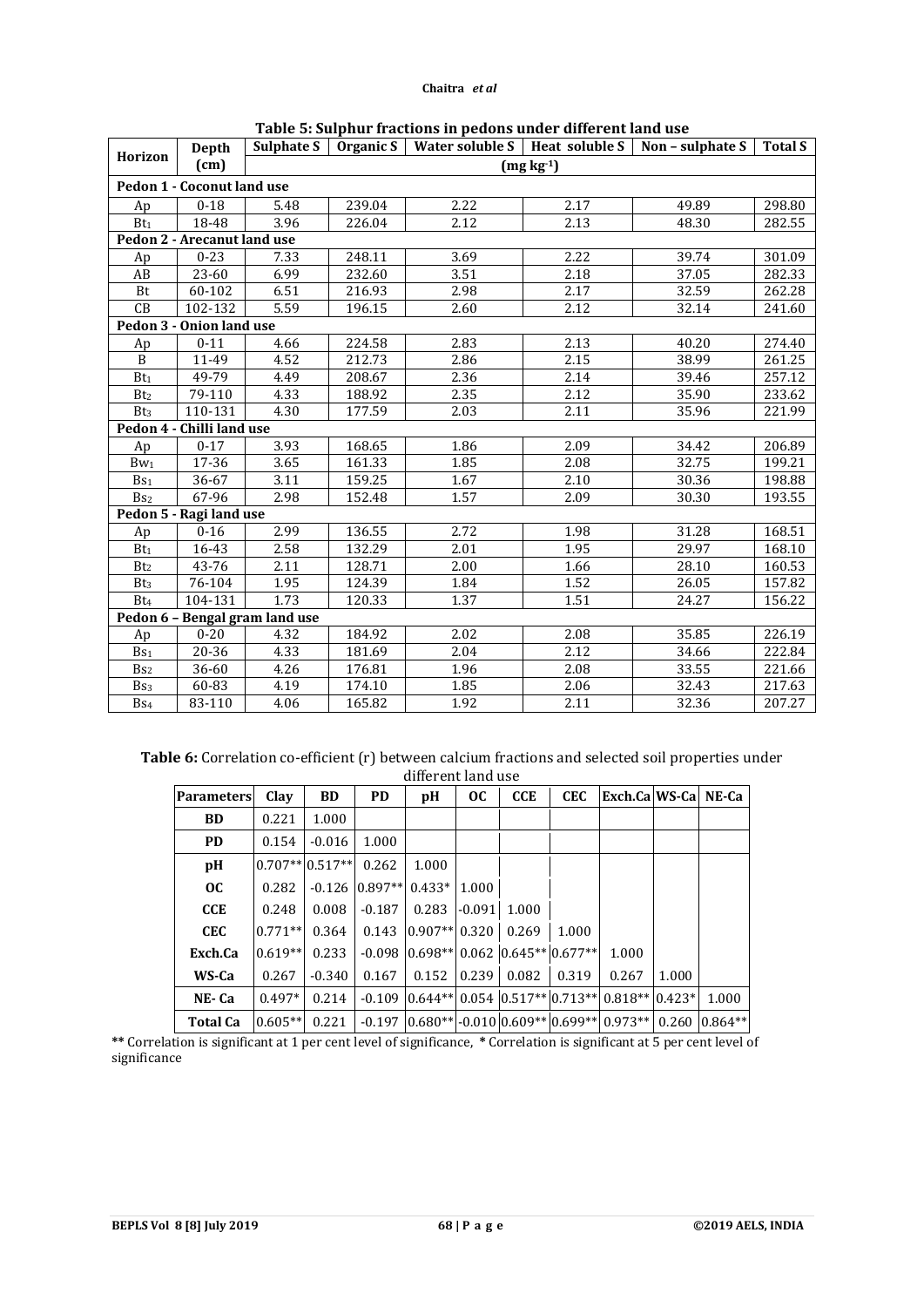| <b>Parameters</b> | Clay              | <b>BD</b> | <b>PD</b> | pН                | OC.       | <b>CCE</b> | <b>CEC</b> | Exch. Mg   WS-Mg   NE-Mg |                    |       |
|-------------------|-------------------|-----------|-----------|-------------------|-----------|------------|------------|--------------------------|--------------------|-------|
| <b>BD</b>         | 0.221             | 1.000     |           |                   |           |            |            |                          |                    |       |
| <b>PD</b>         | 0.154             | $-0.016$  | 1.000     |                   |           |            |            |                          |                    |       |
| pH                | $0.707**$ 0.517** |           | 0.262     | 1.000             |           |            |            |                          |                    |       |
| <b>OC</b>         | 0.282             | $-0.126$  | $0.897**$ | $0.433*$          | 1.000     |            |            |                          |                    |       |
| <b>CCE</b>        | 0.248             | 0.008     | $-0.187$  | 0.283             | $-0.091$  | 1.000      |            |                          |                    |       |
| <b>CEC</b>        | $0.771**$         | 0.364     | 0.143     | $0.907**$         | 0.320     | 0.269      | 1.000      |                          |                    |       |
| Exch. Mg          | $0.631**$         | 0.338     |           | $-0.429*10.507**$ | $-0.232$  | 0.395      | $0.503*$   | 1.000                    |                    |       |
| WS-Mg             | $-0.057$          | $-0.153$  | $0.666**$ | $-0.189$          | $0.526**$ | $-0.222$   | $-0.139$   | $-0.593**$               | 1.000              |       |
| NE-Mg             | 0.134             | 0.253     | 0.340     | 0.383             | 0.311     | $-0.424*$  | 0.166      | 0.013                    | $-0.061$           | 1.000 |
| <b>Total Mg</b>   | $0.637**$         | $0.420*$  |           | $-0.195$ 0.647**  | $-0.058$  | 0.117      | $0.555**$  | $0.851**$                | $-0.560**$ 0.517** |       |

## **Table 7: Correlation co-efficient (r) between magnesium fractions and selected soil properties under different land use**

**\*\*** Correlation is significant at 1 per cent level of significance, **\*** Correlation is significant at 5 per cent level of significance

| Table 8: Correlation co-efficient (r) between sulphur fractions and selected soil properties under |  |
|----------------------------------------------------------------------------------------------------|--|
| different land use                                                                                 |  |

| <b>Parameters</b> | Clay      | BD                | PD.       | рH        | <b>OC</b>                                      | CCE   | <b>CEC</b> | $SO4-S$                                                   | Org. S | WS-S     | HS-S                                                                                   | NS-S  |
|-------------------|-----------|-------------------|-----------|-----------|------------------------------------------------|-------|------------|-----------------------------------------------------------|--------|----------|----------------------------------------------------------------------------------------|-------|
| <b>BD</b>         | 0.221     | 1.000             |           |           |                                                |       |            |                                                           |        |          |                                                                                        |       |
| <b>PD</b>         | 0.154     | $-0.016$          | 1.000     |           |                                                |       |            |                                                           |        |          |                                                                                        |       |
| рH                |           | $0.707**$ 0.517** | 0.262     | 1.000     |                                                |       |            |                                                           |        |          |                                                                                        |       |
| OC.               | 0.282     | 0.126             | $0.897**$ | $0.433*$  | 1.000                                          |       |            |                                                           |        |          |                                                                                        |       |
| CCE               | 0.248     | 0.008             | $-0.187$  | 0.283     | $-0.091$                                       | 1.000 |            |                                                           |        |          |                                                                                        |       |
| <b>CEC</b>        | $0.771**$ | 0.364             | 0.143     | $0.907**$ | 0.320                                          | 0.269 | 1.000      |                                                           |        |          |                                                                                        |       |
| $SO4-S$           | 0.386     |                   |           |           | $0.414*10.674**0.648**10.684**1-0.16210.491*$  |       |            | 1.000                                                     |        |          |                                                                                        |       |
| Org. S            | $0.436*$  |                   |           |           | $0.442*10.662**10.641**10.725**1-0.13410.503*$ |       |            | $0.890*$                                                  | 1.000  |          |                                                                                        |       |
| WS-S              | 0.138     | 0.209             |           |           | $ 0.726** $ 0.215 $ 0.614** $ -0.276 0.032     |       |            | $ 0.798** 0.708** $                                       |        | 1.000    |                                                                                        |       |
| $HS-S$            | $0.776**$ | 0.370             |           |           |                                                |       |            | $ 0.554** 0.865** 0.642** 0.139 0.739** 0.755** 0.758** $ |        | $0.478*$ | 1.000                                                                                  |       |
| $NS-S$            | $0.478*$  | 0.123             |           |           |                                                |       |            |                                                           |        |          | $(0.605**0.484*10.698**10.08310.446*10.575**10.843**10.411*10.660**$                   | 1.000 |
| TS                | $0.445*$  |                   |           |           |                                                |       |            |                                                           |        |          | $0.447*  0.641** 0.635** 0.714** -0.134 0.508 0.873** 0.998** 0.679** 0.750** 0.860**$ |       |

**\*\*** Correlation is significant at 1 per cent level of significance

**\*** Correlation is significant at 5 per cent level of significance

#### **Sulphur fractions**

The fractions of S varied with a decreasing trend in with increase depth of profiles under different land use. The lower values of suphate sulphur may be due to differences in soil and decreased with depth was due to low organic carbon content [13] and also reported that reducing microbial population are the possible reasons for such decreasing trend. Similar results of decreases in sulphate S with depth are also reported by Patel and Patel [10] and Patel *et al*. [11] in soils from Gujarat.

The results revealed that lower values of organic sulphur was generally recorded in sub-surface horizon than surface horizon as reported by Patel and Patel [10] in South Gujarat and Jat and Yadav [7] in Jaipur district of Rajasthan due to carbon bonded sulphur organic sulphur constituted 70 per cent of total indicate that it forms stable and reserve pool and could only be available after mineralization. Similar results were also reported by Sarkar *et al.* [13]. Organic S was the dominant form followed by nonsulphate S and sulphate-S in all the profiles studied as reported by Singh and Room Singh [13].

The lower content of water soluble sulphur with depth might be due to leaching loss of sulphate from the soils indicates that sulphate loosely bound to exchangeable sites which could be dissolved easily by distilled water and results of lower values of total sulphur in soils with depth might be associated with lower amounts of clay and organic carbon with depth of profiles were made by Patel and Patel [10] and